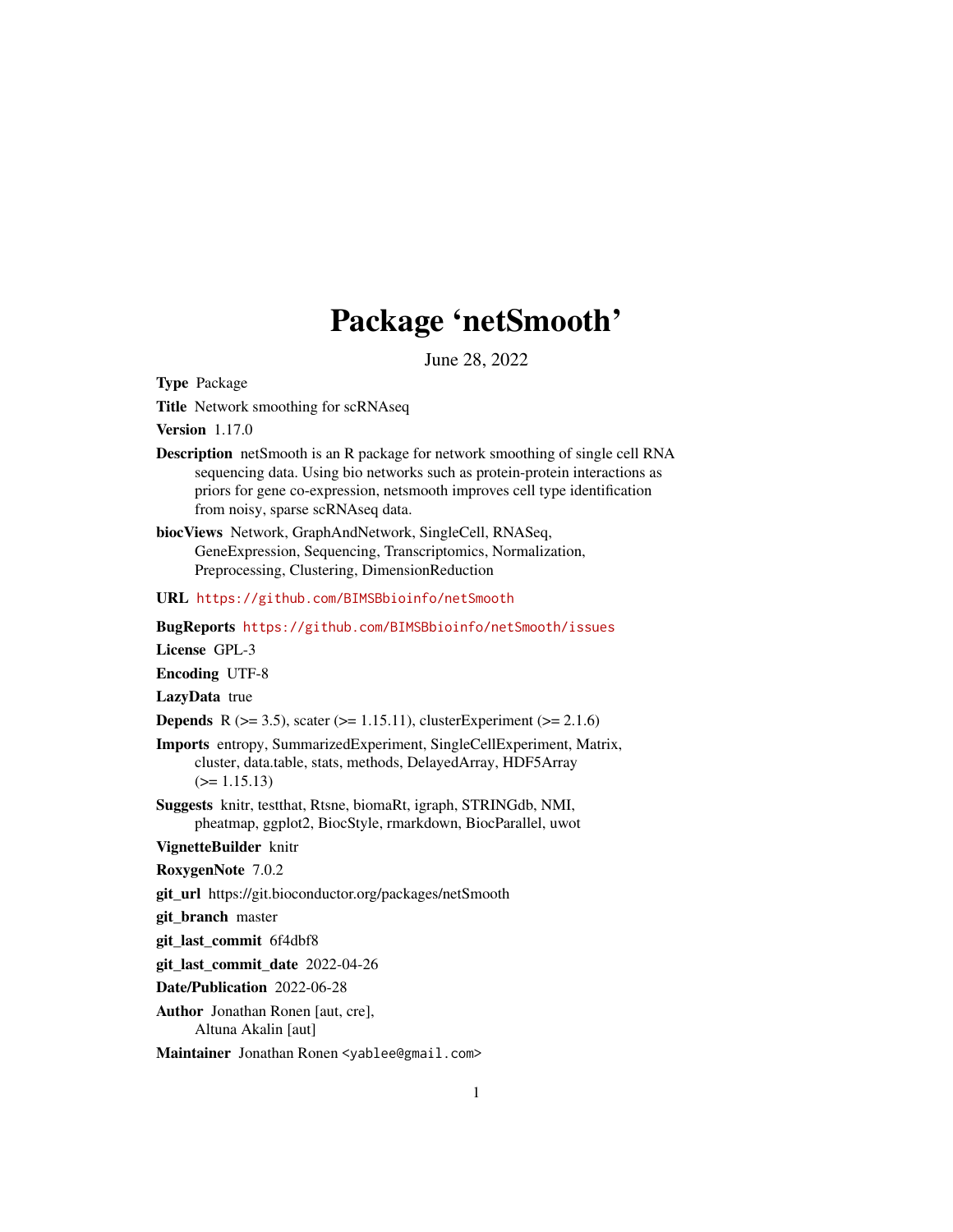#### <span id="page-1-0"></span>2 human.ppi

## R topics documented:

|       | netSmooth, matrix-method $\ldots \ldots \ldots \ldots \ldots \ldots \ldots \ldots \ldots \ldots \ldots \ldots \ldots$ |   |
|-------|-----------------------------------------------------------------------------------------------------------------------|---|
|       | pickDimReduction, matrix-method $\ldots \ldots \ldots \ldots \ldots \ldots \ldots \ldots \ldots \ldots \ldots \ldots$ |   |
|       |                                                                                                                       |   |
|       |                                                                                                                       |   |
|       |                                                                                                                       |   |
| Index |                                                                                                                       | 9 |

human.ppi *Human Protein-Protein interaction graph*

#### Description

An adjacency matrix of the 10 percent highest confidence interactions between human proteins on STRINGdb.

#### Usage

human.ppi

#### Format

A square matrix where A\_ij=1 if gene i interacts with gene j

#### Details

See the script in 'system.file(package="netSmooth", "data-raw", "make\_ppi\_from\_string.R")' for full details of how this object was made.

#### Source

<http://www.string-db.org/>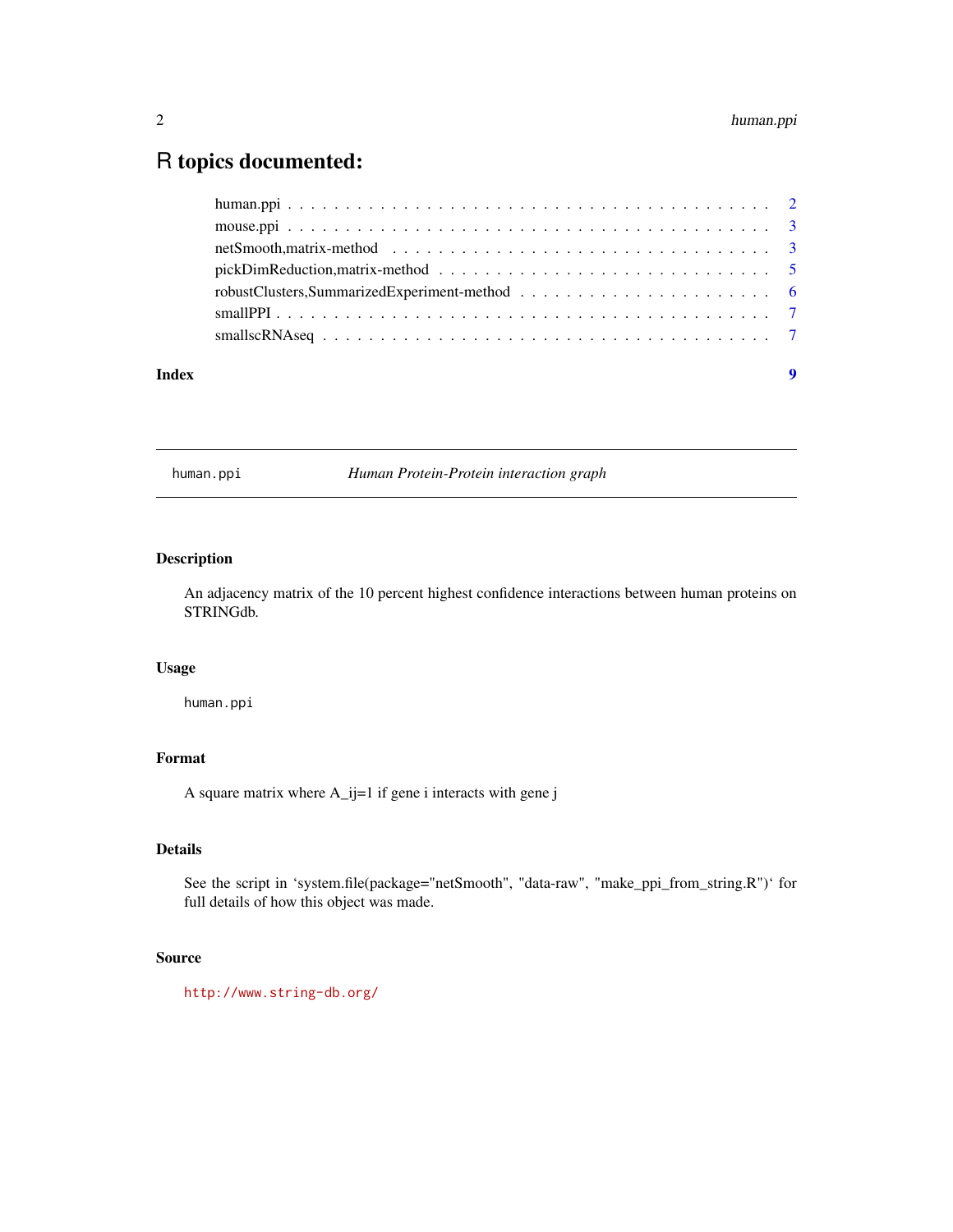<span id="page-2-0"></span>

#### Description

An adjacency matrix of the 10 percent highest confidence interactions between mouse proteins on STRINGdb.

#### Usage

mouse.ppi

#### Format

A square matrix where A\_ij=1 if gene i interacts with gene j

#### Details

See the script in 'system.file(package="netSmooth", "data-raw", "make\_ppi\_from\_string.R")' for full details of how this object was made.

#### Source

<http://www.string-db.org/>

netSmooth,matrix-method

*Perform network smoothing of gene expression or other omics data*

#### Description

Perform network smoothing of gene expression or other omics data

#### Usage

```
## S4 method for signature 'matrix'
netSmooth(
  x,
  adjMatrix,
  alpha = "auto",normalizeAdjMatrix = c("rows", "columns"),
  autoAlphaMethod = c("robustness", "entropy"),
  autoAlphaRange = 0.1 \times (seq\_len(9)),
  autoAlphaDimReduceFlavor = "auto",
  is.counts = TRUE,
  bpparam = BiocParallel::SerialParam(),
```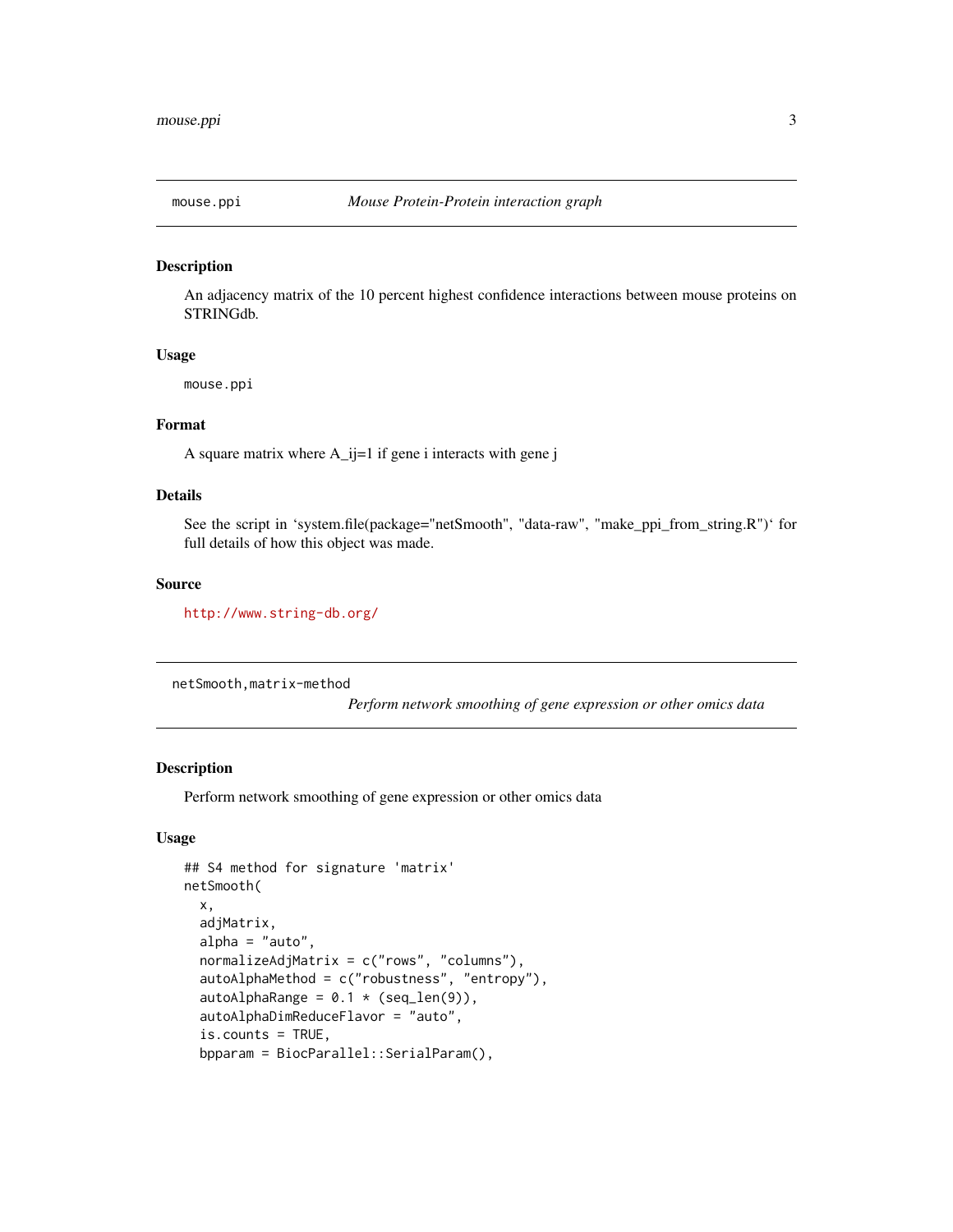```
...
\lambda## S4 method for signature 'SummarizedExperiment'
netSmooth(x, ...)
## S4 method for signature 'SingleCellExperiment'
netSmooth(x, ...)
## S4 method for signature 'Matrix'
netSmooth(
  x,
  adjMatrix,
  alpha = "auto",normalizeAdjMatrix = c("rows", "columns"),
  autoAlphaMethod = c("robustness", "entropy"),
  autoAlphaRange = 0.1 \times (seq\_len(9)),
  autoAlphaDimReduceFlavor = "auto",
  is.counts = TRUE,
  bpparam = BiocParallel::SerialParam(),
  ...
\lambda## S4 method for signature 'DelayedMatrix'
netSmooth(
  x,
  adjMatrix,
  alpha = "auto",normalizeAdjMatrix = c("rows", "columns"),
  autoAlphaMethod = c("robustness", "entropy"),
  autoAlphaRange = 0.1 * (seq\_len(9)),autoAlphaDimReduceFlavor = "auto",
  is.counts = TRUE,
  bpparam = BiocParallel::SerialParam(),
  filepath = NULL,
  ...
\lambda
```
#### Arguments

| x                  | matrix or SummarizedExperiment                                                                                                                                                                              |  |  |  |
|--------------------|-------------------------------------------------------------------------------------------------------------------------------------------------------------------------------------------------------------|--|--|--|
| adjMatrix          | adjacency matrix of gene network to use                                                                                                                                                                     |  |  |  |
| alpha              | numeric in $[0,1]$ or 'audo'. if 'auto', the optimal value for alpha will be au-<br>tomatically chosen among the values specified in 'autoAlphaRange', using the<br>strategy specified in 'autoAlphaMethod' |  |  |  |
| normalizeAdjMatrix |                                                                                                                                                                                                             |  |  |  |
|                    | how to normalize the adjacency matrix possible values are 'rows' (in-degree)<br>and 'columns' (out-degree)                                                                                                  |  |  |  |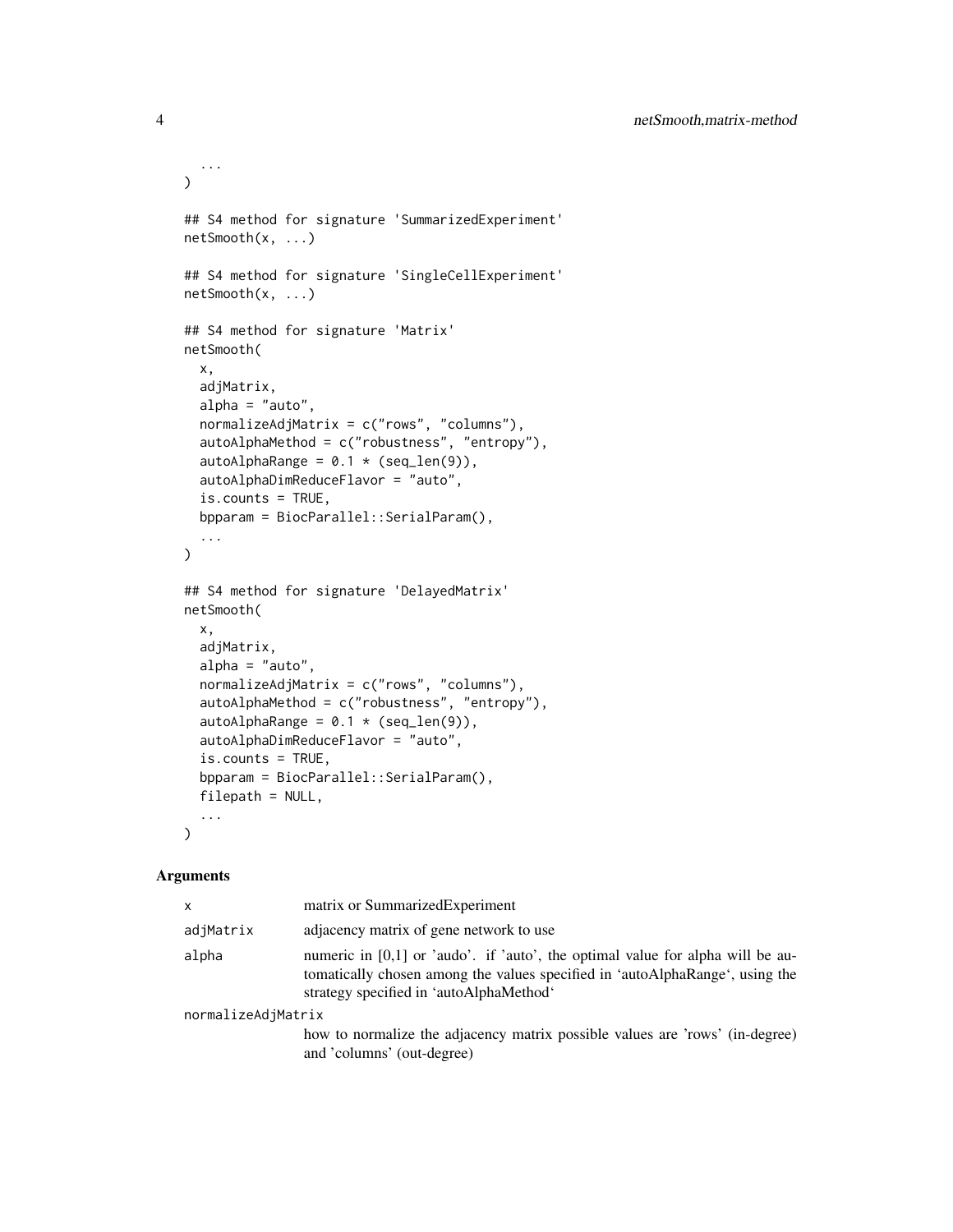#### <span id="page-4-0"></span>autoAlphaMethod

if 'robustness', pick alpha that gives the highest proportion of samples in robust clusters if 'entropy', pick alpha that gives highest Shannon entropy in 2D PCA embedding

autoAlphaRange if 'alpha='optimal'', search these values for the best alpha

autoAlphaDimReduceFlavor

|           | algorithm for dimensionality reduction that will be used to pick the optimal<br>value for alpha. Either the 2D embedding to calculate the Shannon entropy for<br>(if 'autoAlphaMethod='entropy''), or the dimensionality reduction algorithm to<br>be used in robust clustering (if 'autoAlphamethod='robustness'') |
|-----------|---------------------------------------------------------------------------------------------------------------------------------------------------------------------------------------------------------------------------------------------------------------------------------------------------------------------|
| is.counts | logical: is the assay count data                                                                                                                                                                                                                                                                                    |
| bpparam   | instance of byparam, for parallel computation with the 'alpha='auto' option.<br>See the BiocParallel manual.                                                                                                                                                                                                        |
| $\cdots$  | arguments passed on to 'robustClusters' if using the robustness criterion for op-<br>timizing alpha                                                                                                                                                                                                                 |
| filepath  | String: Path to location where hdf5 output file is supposed to be saved. Will be<br>ignored when regular matrices or Summarized Experiment are used as input.                                                                                                                                                       |

#### Value

network-smoothed gene expression matrix or SummarizedExperiment object

#### Examples

```
x \le matrix(rnbinom(12000, size=1, prob = .1), ncol=60)
rownames(x) <- paste0('gene', seq_len(dim(x)[1]))
```

```
adj_matrix <- matrix(as.numeric(rnorm(200*200)>.8), ncol=200)
rownames(adj_matrix) <- colnames(adj_matrix) <- paste0('gene', seq_len(dim(x)[1]))
x.s moothed \leq netSmooth(x, adj_matrix, alpha=0.5)
```
pickDimReduction,matrix-method

*Pick the dimensionality reduction method for a dataset that gives the 2D embedding with the highest entropy*

#### Description

Pick the dimensionality reduction method for a dataset that gives the 2D embedding with the highest entropy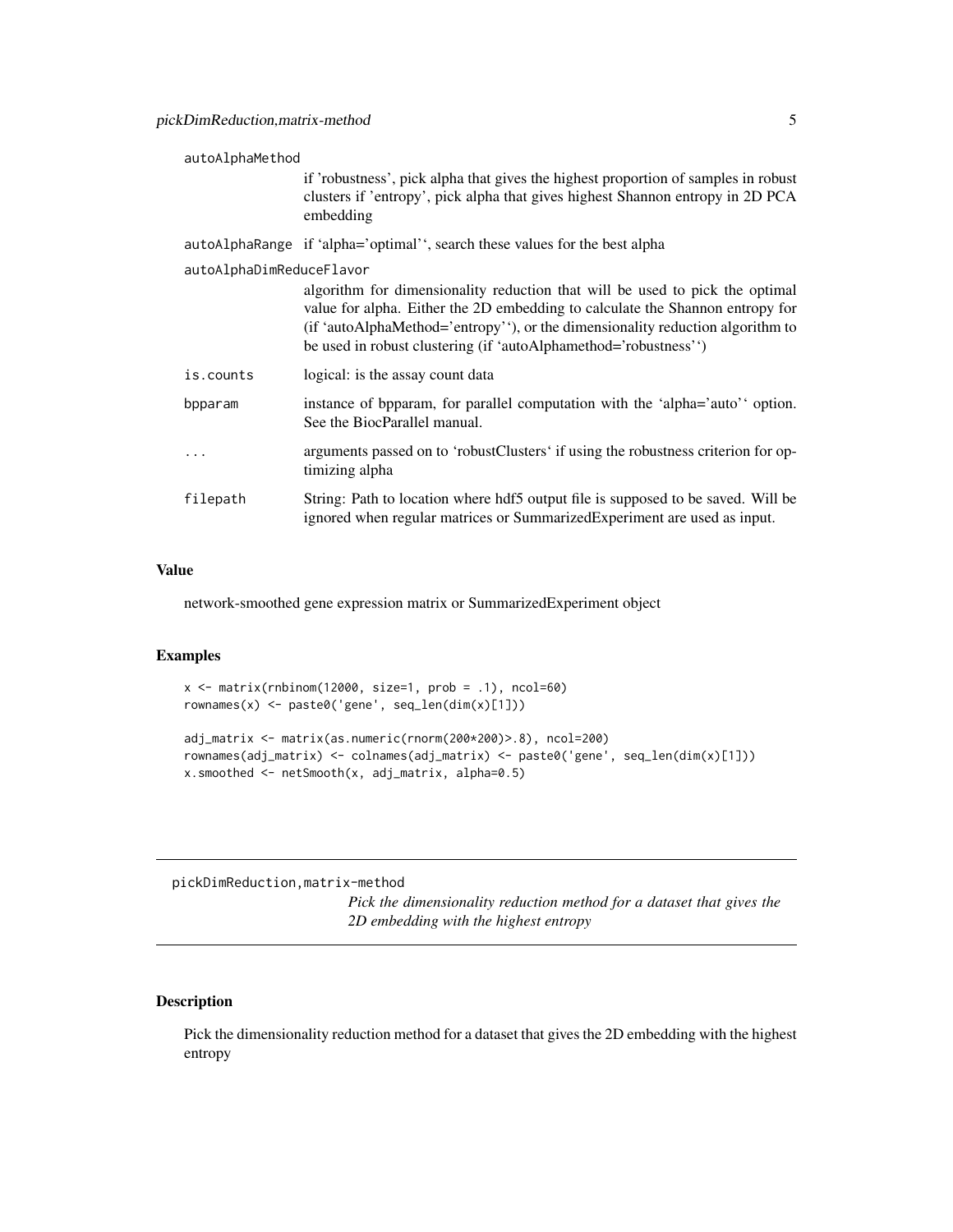```
## S4 method for signature 'matrix'
pickDimReduction(x, flavors = c("pca", "tsne", "umap"), is.counts = TRUE)
## S4 method for signature 'SummarizedExperiment'
pickDimReduction(x)
## S4 method for signature 'Matrix'
pickDimReduction(x, flavors = c("pca", "tsne", "umap"), is.counts = TRUE)
## S4 method for signature 'DelayedMatrix'
pickDimReduction(x, flavors = c("pca", "tsne", "umap"), is.counts = TRUE)
```
#### Arguments

|           | matrix or SummarizedExperiment object [GENES x SAMPLES]                                                   |
|-----------|-----------------------------------------------------------------------------------------------------------|
| flavors   | list of dimensionality reduction algorithms to try. Currently the options are<br>"pca", "tsne" and "umap" |
| is.counts | logical: is exprs count data                                                                              |

#### Value

name of dimensionality reduction method that gives the highest 2d entropy

#### Examples

```
x \le - matrix(rnbinom(60000, size=1, prob = .1), ncol=100)
pickDimReduction(x)
```

```
robustClusters,SummarizedExperiment-method
                          Perform robust clustering on dataset, and calculate the proportion of
                          samples in robust clusters
```
#### Description

Perform robust clustering on dataset, and calculate the proportion of samples in robust clusters

#### Usage

```
## S4 method for signature 'SummarizedExperiment'
robustClusters(x, dimReduceFlavor = "auto", is.counts = TRUE, ...)
## S4 method for signature 'matrix'
robustClusters(x, ...)
```
<span id="page-5-0"></span>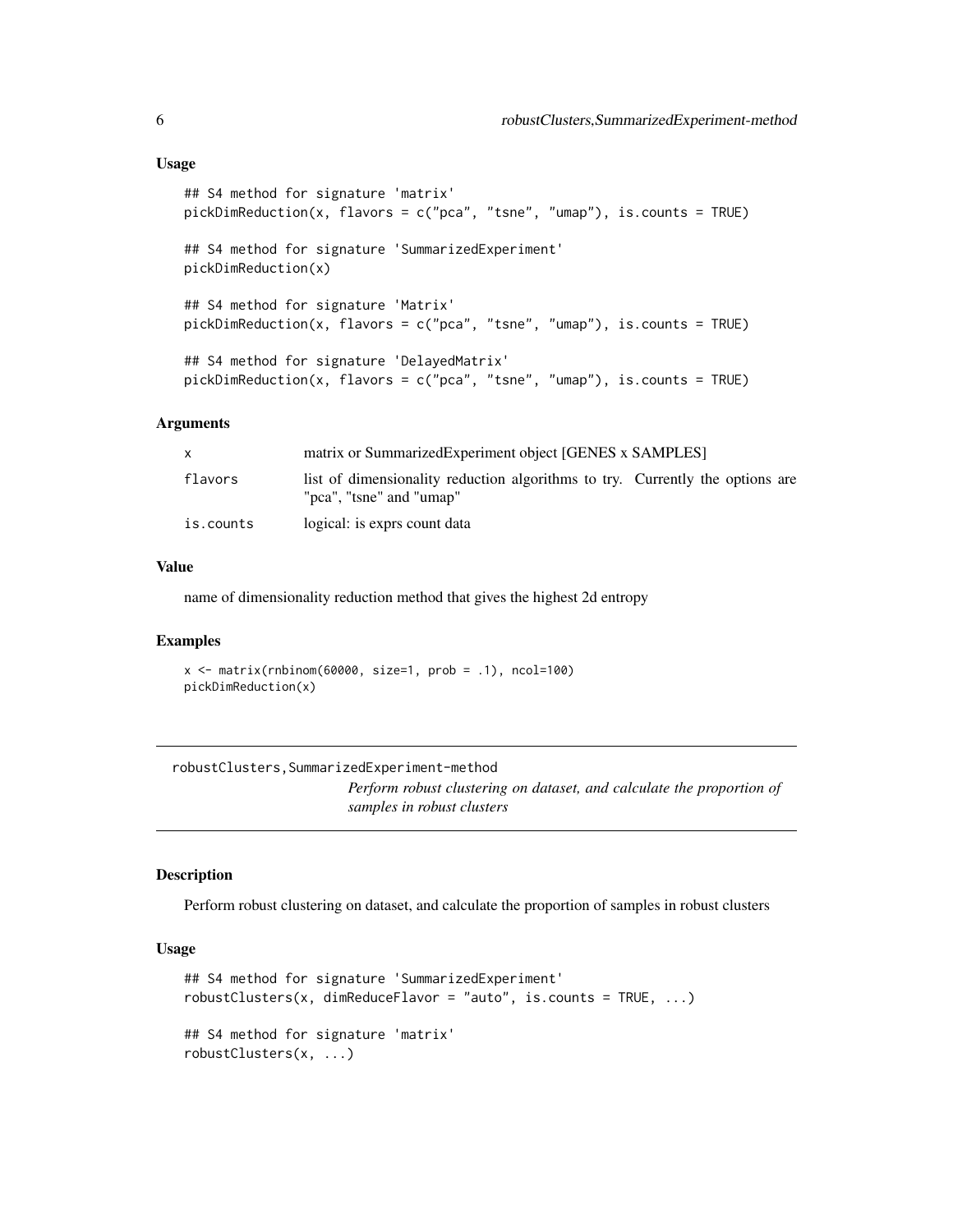#### <span id="page-6-0"></span>smallPPI 7

#### Arguments

| $\boldsymbol{\mathsf{x}}$ | matrix or SummarizedExperiment object                                                                                                                                      |  |  |  |
|---------------------------|----------------------------------------------------------------------------------------------------------------------------------------------------------------------------|--|--|--|
| dimReduceFlavor           |                                                                                                                                                                            |  |  |  |
|                           | algorithm for dimensionality reduction step of clustering procedure. May be<br>'pca', 'tsne', 'dm', 'umap' or 'auto', which uses shannon entropy to pick the<br>algorithm. |  |  |  |
| is.counts                 | logical: is the data counts                                                                                                                                                |  |  |  |
| .                         | arguments passed on to 'clusterExperimentWorkflow'                                                                                                                         |  |  |  |

#### Value

list(clusters, proportion.robust)

#### Examples

```
data("smallscRNAseq")
robustClusters(smallscRNAseq, dimReduceFlavor='pca')
```
smallPPI *A small human Protein-Protein interaction graph for use in examples.*

#### Description

Contains a synthetic PPI of human genes.

#### Usage

smallPPI

#### Format

An object of class matrix with 611 rows and 611 columns.

smallscRNAseq **A** small single cell RNA-seq dataset for use in examples.

#### Description

Contains scRNAseq profiles of human blastomeres.

#### Usage

smallscRNAseq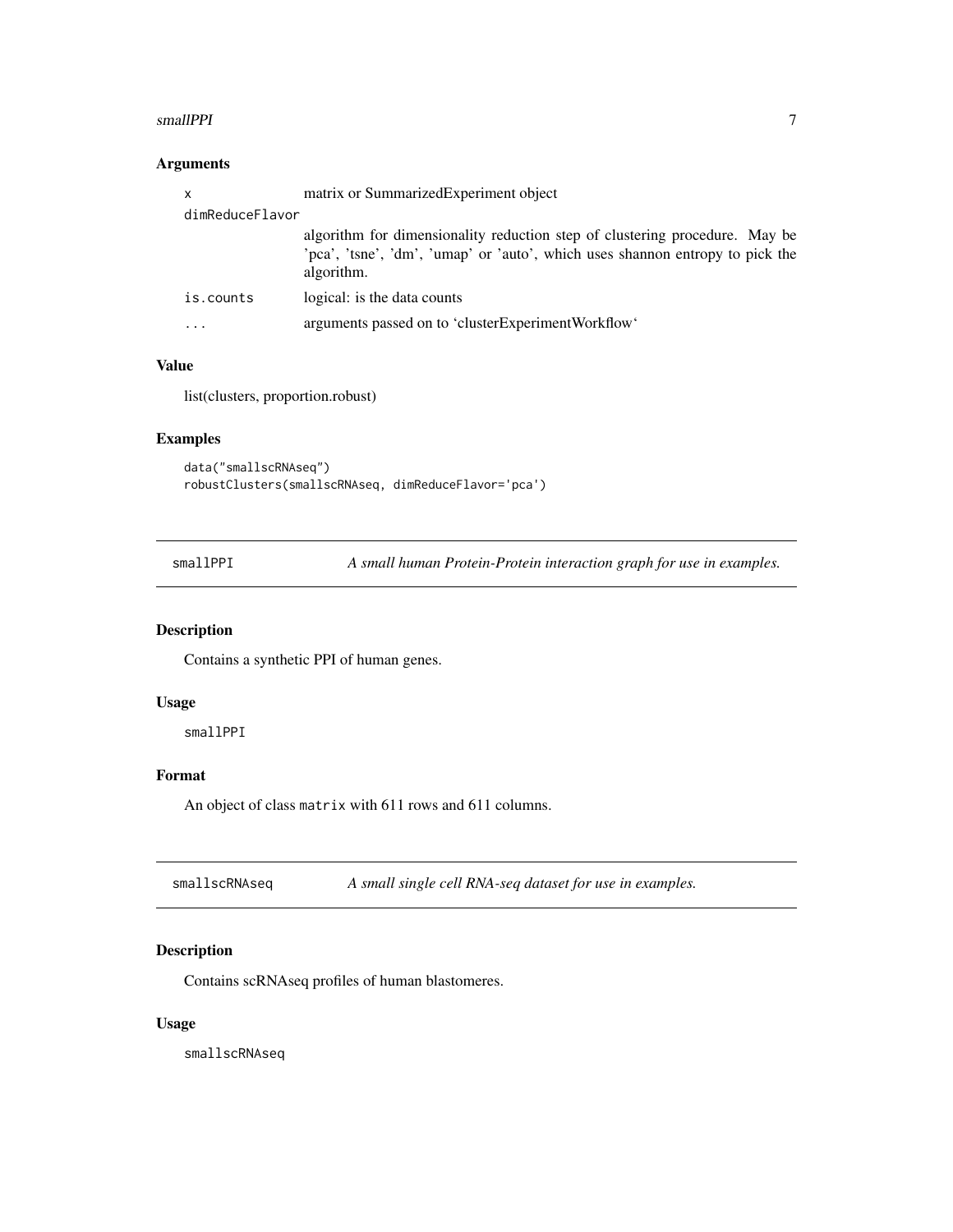### Format

SingleCellExperiment

#### Source

<https://www.ncbi.nlm.nih.gov/geo/query/acc.cgi?acc=GSE44183>